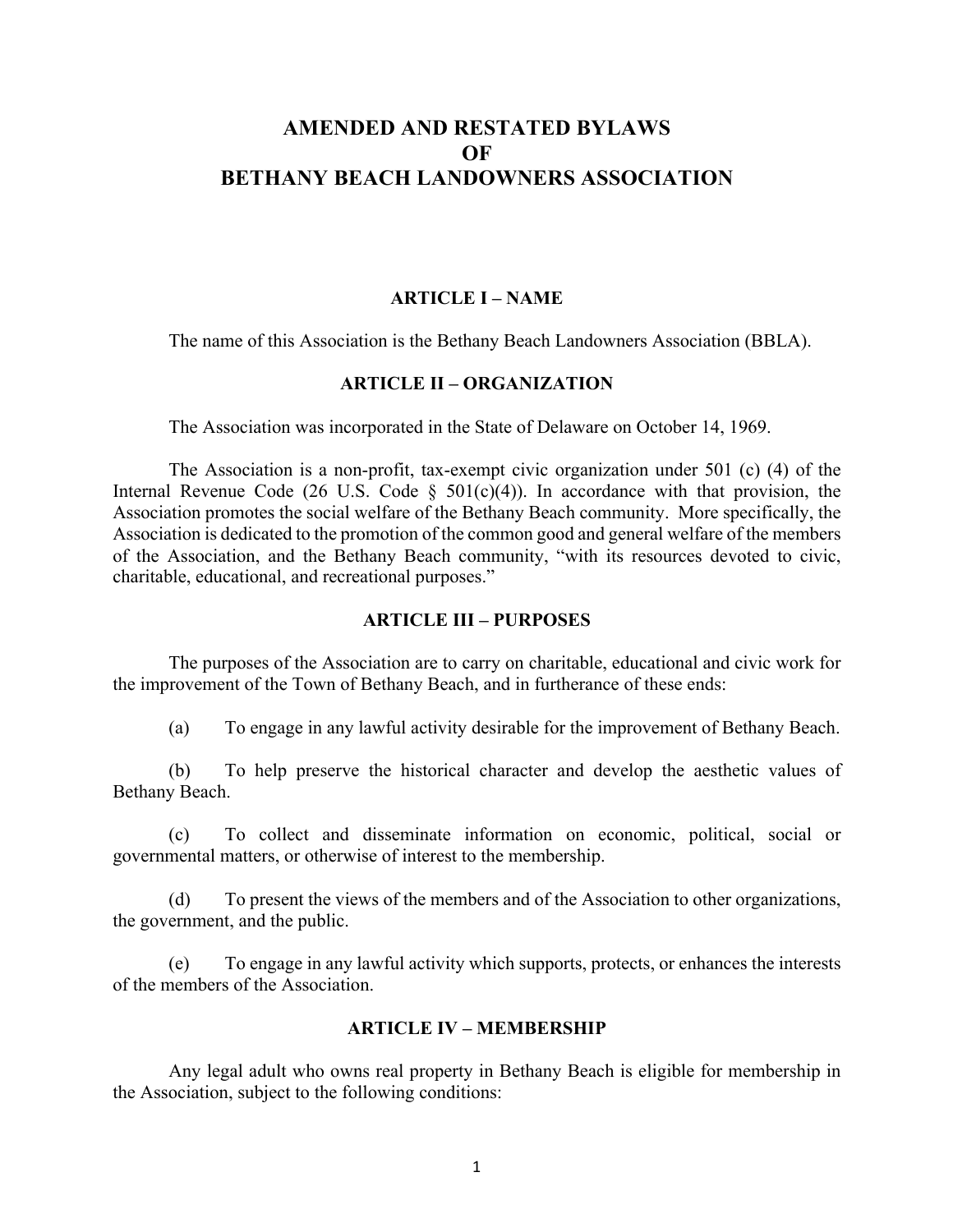(a) One Owner. If real property is owned by one individual, a corporation, limited liability company, trust or other legal entity, that individual or legal entity owner is eligible for one membership. If a property is owned by one spouse, but not both, of a married couple, the nonowner spouse may also be a member.

(b) Multiple Owners. If real property is owned by two or more individuals, such as joint owners or tenants in common, each owner shall be eligible for membership; provided, however, that there may be no more than eight memberships for any property.

## **ARTICLE V – DUES**

Section 1. The Association shall operate on a calendar year basis. The annual dues for membership shall be established by the Board of Directors and may be changed by the Board from one year to the next, as it may deem appropriate.

Section 2. The dues for a married couple shall be the same as the dues for one individual and both spouses are eligible for membership. Multiple owners of property who are eligible for membership are each obligated to pay dues for membership if they wish to join the Association, with a limitation of not more than eight memberships allocated for any single property, as provided in Article IV above.

Section 3. Association dues are payable each year. A member in good standing is one whose dues are paid for the current year. A member in arrears shall remain in good standing for three months. A member in arrears more than three months is no longer in good standing and shall have his/her name removed from the membership roll. Former members shall have no rights and privileges of membership until reinstated by payment of dues. The rights and privileges of membership shall accrue to new members upon the payment of initial dues.

# **ARTICLE VI – MEETINGS**

Section 1. The Annual Meeting of the members of the Association shall be held in June normally unless otherwise determined by the Board of Directors. The Annual Meeting will take place at a convenient time and place in the Bethany Beach area to be designated by the Board of Directors. Notice of the Annual Meeting shall be provided to the membership no later than thirty days in advance of the Annual Meeting.

Section 2. Other meetings of the members of the Association may be called by the President at any time upon the written request of either a majority of the Board of Directors or ten percent of the members of the Association. Notice for any such meeting shall be provided to the membership at least seven days in advance of the meeting and shall describe the subject matter to be addressed. Only the subject matter set forth in the notice shall be considered at such meetings.

Section 3. The Board may determine that circumstances warrant that the Annual Meeting or any special meeting of the membership should be conducted electronically, with members participating and voting by webinar or other technology suitable for that purpose. Such electronic meetings shall be conducted in accordance with the requirements and procedures provided in Section 6 below.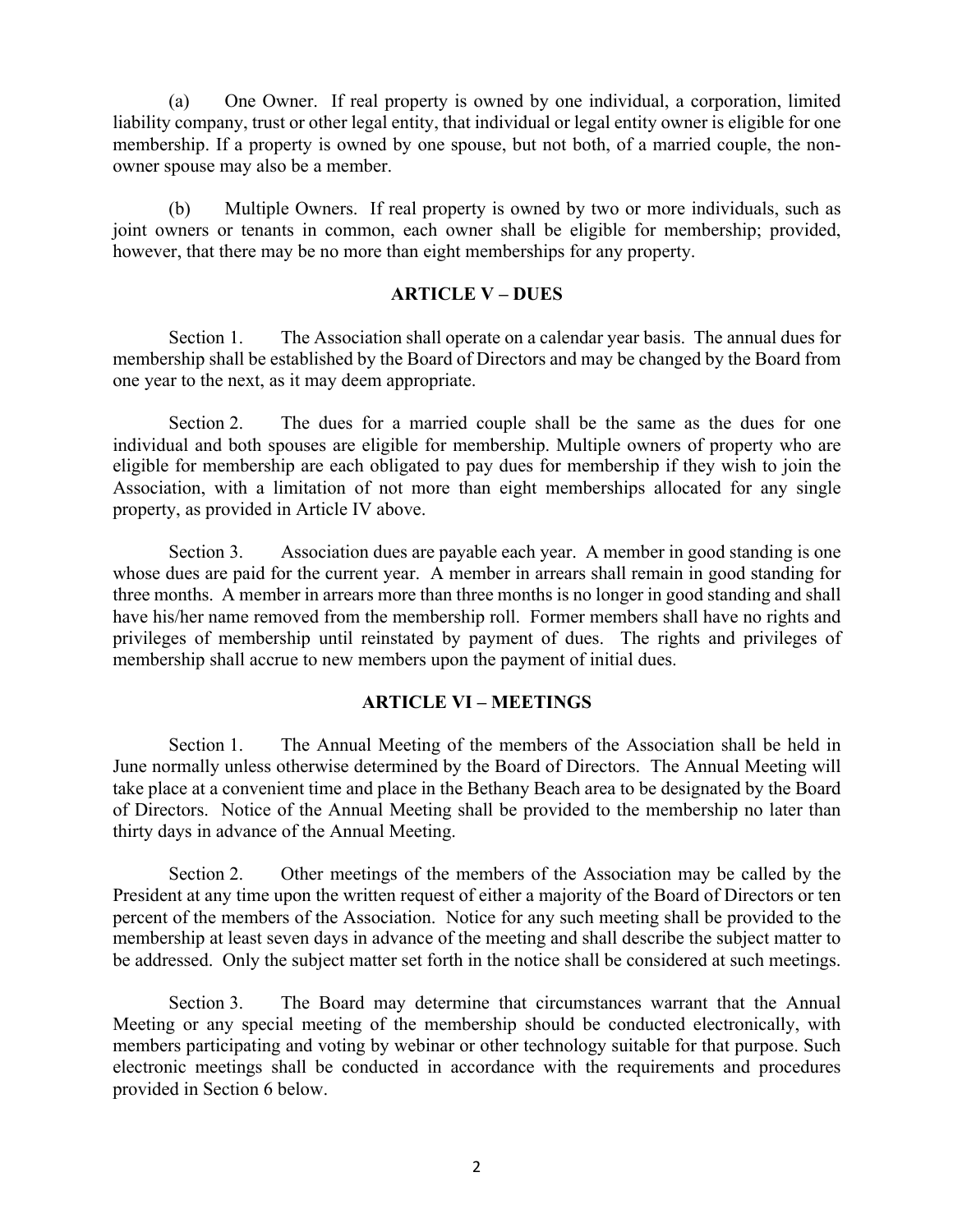Section 4. Fifteen members shall constitute a quorum for the transaction of business at annual and special meetings of the Association membership. Each member in good standing who is participating in a meeting in-person or electronically shall be entitled to one vote on matters presented for voting, in accordance with procedures established for such meetings. There shall be no votes by proxy, regular mail or e-mail.

Section 5. The Board of Directors will meet periodically to carry out the purposes and conduct the business of the Association. Six members of the Board, or a majority of the members of any committee, shall constitute a quorum for the transaction of business. The Board may adopt a policy to be virtually present and conduct meetings electronically, by voice, video or similar technology. Any Board Member who is present and virtually participates electronically may vote. In circumstances where a prompt Board decision on a matter is necessary before an in-person or electronic meeting can be arranged, the Board may provide for discussion by email on the matter under consideration. There shall be no votes by proxy, regular mail or email.

Section 6. When the Board of Directors determines that an annual or special meeting of the membership should be conducted electronically, the meeting will be conducted in accordance with the following requirements and procedures:

(a) The notice to members of all such meetings must include the electronic information necessary to participate.

(b) The technology used must permit participating members to hear the discussion and actively participate at the meeting.

(c) The technology must also permit members to submit questions and comments contemporaneously to the presiding officer at the meeting and to vote on all matters presented for vote by the membership.

(d) In participating by voice, or submitting questions and comments, and in voting, members must identify themselves by name and Bethany Beach address for the record.

(e) All notice requirements provided for in the Bylaws, including Sections 1 and 2 above and in Article XVII, will continue to apply.

Section 7. The rules of procedure for meetings shall be determined by the President or Board member presiding at the meeting, subject to approval by the Board. Procedures should provide a fair, orderly, and efficient proceeding. Meetings are not governed by formal rules of parliamentary procedure. However, "Roberts Rules of Order, Newly Revised" may provide useful guidance for the conduct of meetings.

# **ARTICLE VII – COMMUNICATIONS WITH MEMBERS**

The Association will maintain a list of e-mail addresses for members of the Association. Communication to members by e-mail will satisfy any notice requirements in the Bylaws and shall be deemed effective on the date sent. If e-mail addresses are not provided, any notice requirement shall be satisfied by mailing the notice via United States mail and shall be deemed effective as of the mailing date.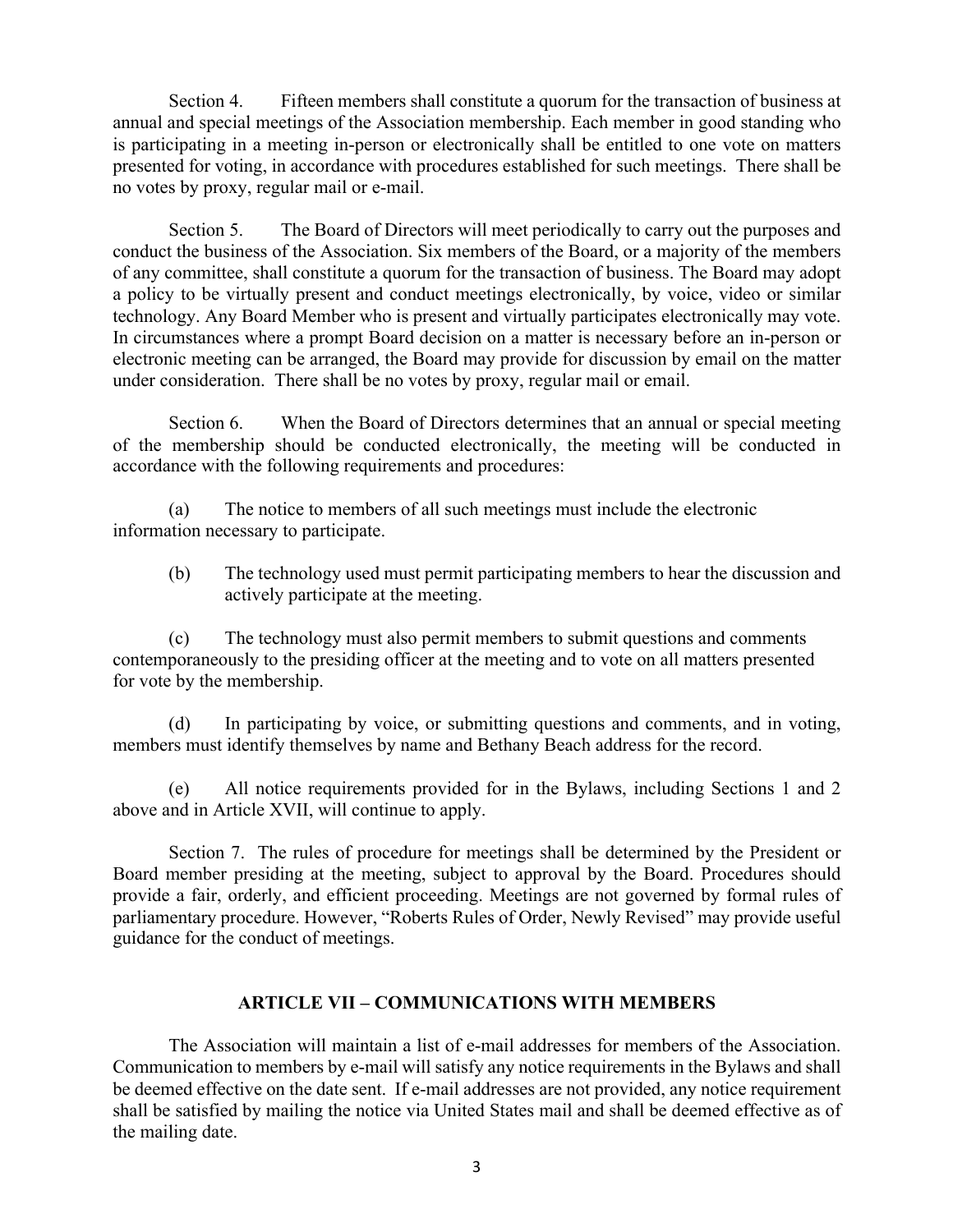#### **ARTICLE VIII – OFFICERS**

Section 1. The officers of the Association shall be a President, Vice President, Treasurer, Recording Secretary, and Membership Secretary, all of whom shall be members in good standing. Officers shall be elected by a majority of the members participating and voting at an Annual Meeting. All officers shall be ex-officio members of the Board of Directors. They shall serve for a term of two years, or until their successors have been elected.

Section 2. Nominations for election to fill officer positions shall be presented to the members participating at an Annual Meeting. Nominations may also be made at the Annual Meeting from the floor, providing that a written commitment signed by the candidate confirming that he/she will serve if elected, is submitted.

Section 3. At the expiration of their terms of office, all officers shall return all books, records, and other property of the Association.

Section 4. An officer of the Association may only be removed from office by a twothirds vote of the members participating and voting at a meeting of the Association.

#### **ARTICLE IX – PRESIDENT**

Section 1. The President shall take all necessary and appropriate measures to maintain order and efficiency in the management of the activities and affairs of the Association.

Section 2. The President or designee shall preside at all meetings of the Association, Executive Committee and Board of Directors; shall appoint all committees; and shall be an exofficio member of all committees.

Section 3. In the event of a vacancy in any officer or director position or the extended absence of any officer or director, the President shall appoint a member of the Association in good standing to fill the vacancy temporarily, until the return of the absentee or until a successor is elected at the next Annual Meeting of the Association.

#### **ARTICLE X – VICE PRESIDENT**

The Vice President shall assist the President in the performance of the duties of that office. In the temporary absence or disability of the President, the Vice President shall perform the duties of the President. In the event of a vacancy in that office, the Vice President shall succeed to the position.

#### **ARTICLE XI – TREASURER**

The Treasurer shall be the custodian of all the funds of the Association and shall deposit and invest the funds and pay all bills as the Board of Directors may direct. He or she shall keep accurate records of all transactions and accounts, subject to review and audit as the Board of Directors may direct. The Treasurer shall submit a written financial report to the Board at each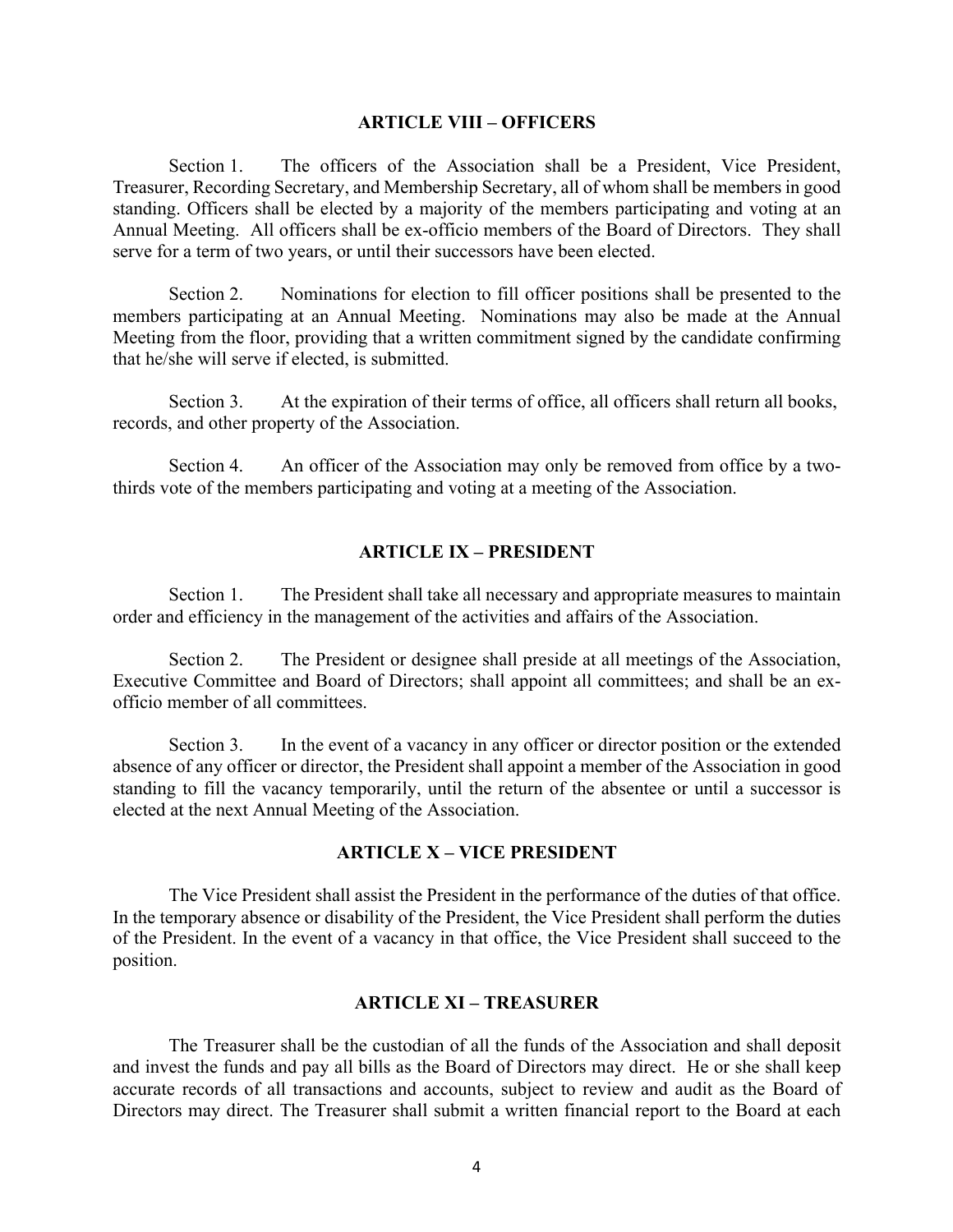meeting of the Board, and to the membership at each Annual Meeting, to include the amount of money on hand and the receipts and disbursements since the last such meeting.

#### **ARTICLE XII – RECORDING SECRETARY**

The Recording Secretary shall prepare and maintain an accurate record of the minutes of meetings of the Association membership and of the Board of Directors and shall perform such other related duties as may be assigned by the President or the Board of Directors.

#### **ARTICLE XIII – MEMBERSHIP SECRETARY**

The Membership Secretary shall maintain, or direct the maintenance of, records of the membership and perform other related duties as may be assigned by the President or Board of Directors.

#### **ARTICLE XIV – BOARD OF DIRECTORS**

Section 1. The Board of Directors shall be elected at Annual Meetings, and shall consist of not less than nine nor more than sixteen members of the Association, to include the President, who shall be ex-officio Chairman of the Board, the Vice President, Treasurer, the Recording Secretary and Membership Secretary. Nominations may also be made at the Annual Meeting from the floor, providing that a written commitment signed by the candidate confirming that he/she will serve if elected, is submitted.

Each member of the Board shall serve for a term of two years, or until a successor has been elected. The term of the Directors may be staggered at the option of the Board. If terms are staggered, only the number of Directors with terms expiring, or whose positions are vacant, shall be elected at the Annual Meeting.

Section 2. The Board of Directors shall carry out the purposes of the Association and is authorized to make decisions on such matters and conduct the activities and business of the Association. Unless otherwise provided, Board decisions shall be by majority vote of those participating in person or electronically, as provided in ARTICLE VI, Section 5, above and voting at a Board meeting. Other than routine and administrative matters, Board decisions will be reported to the members of the Association as soon as practicable, but in any event at the next scheduled Annual Meeting.

Section 3. A Board member who fails to attend three consecutive meetings or four of the last six meetings of the Board, without good cause, or who acts in a manner that is detrimental to the interests of the Association, is subject to removal from the Board. The Board of Directors is authorized to remove such a member upon majority vote of the entire Board after written notice to the Board member and an opportunity to respond.

#### **ARTICLE XV – COMMITTEES**